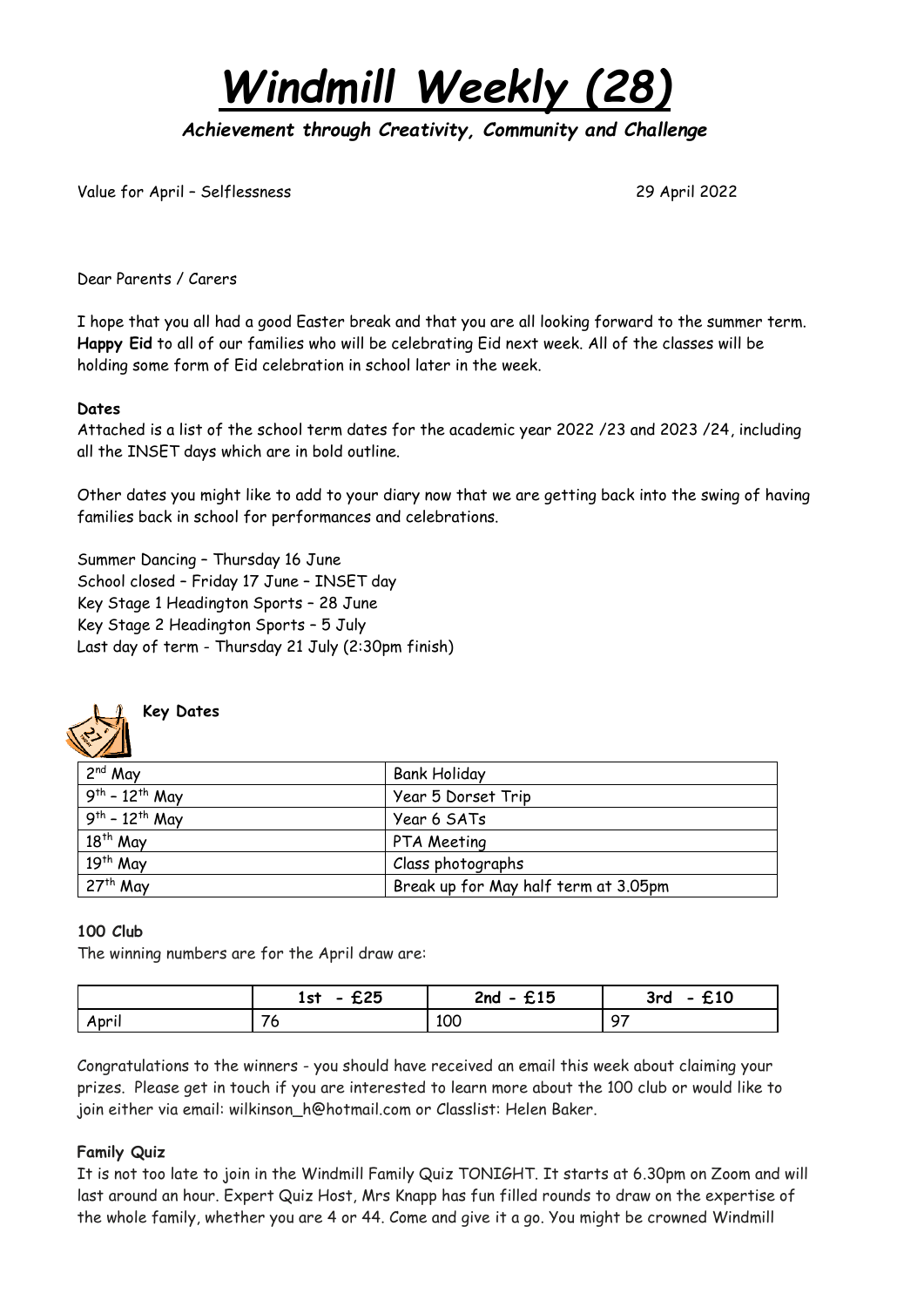Quiz Champions 2022! If not, you are definitely in for an entertaining evening.

#### The Zoom link is

<https://us02web.zoom.us/j/9031757034?pwd=SW85ZjhBSFN5ckJ1a2RqRmIwSHlHZz09>

Meeting ID: 903 175 7034 Passcode: 2GQTcL

#### **Summer Fayre -Saturday 25th June**

Plans for the Summer Fayre are well underway.

There are a few areas we need help with so please get in touch if you think you might be available on the day or beforehand with planning and can offer some time. In particular we are looking for a team to run the barbecue. If this is something you think you could help with then please get in touch with Martin [martingillies@googlemail.com.](mailto:martingillies@googlemail.com) Or for all the insider info (and to offer to help) join our Fayre WhatsApp group <https://chat.whatsapp.com/LC0CcgzuTLiEQbTd05gl6g>

#### **Raffle**

Can you donate a raffle prize? Vouchers for local businesses or days out are always a hit. Or perhaps you have an unwanted gift at home that would make a good prize? Please get in touch with Jen if you can offer a raffle prize [jen.skym.1@gmail.com](mailto:jen.skym.1@gmail.com)

#### **School Clubs**

The updated club list is now available to view on the extra-curricular activities section of the school website. Please book your child a place with the club leader before sending them to a school club. Many have limited places available. Children not on the club register will not be accepted.

The booking link for tennis wasn't working this has now been updated <https://app.acuityscheduling.com/schedule.php?owner=18829316&appointmentType=31167124>

The timetable for Mrs Knapp's lunchtime dance and football clubs will be circulated in school. You do not need to book a place for your child for lunchtime clubs.

#### **Dance Club**

A new dance club will be starting on Thursday 5th May 4-4.45PM – in the school hall. Please contact Ellie at lunasdanceproject@gmail.com to register / for more information.

#### **School Dinners / Packed Lunch**

The cost of school dinners for term 5 (Tues 26 April - Fri 27 May) is **£50.60**. **Please note that school meals must be ordered and paid for in advance**.

For year 5 pupils going to Dorset the cost of school dinners for term 5 will be £41.80.

If you pay weekly, payments (£11.00) must be paid by Monday morning for the week ahead. **Please use the School Gateway App to make lunch money payments.**

Download the free app. Search School Gateway in your app store and download. Apple iphone users <http://schoolgateway.co.uk/iosdownload> Android phone users <http://schoolgateway.co.uk/androiddownload>

A reminder that pupils must have either school meals all term or packed lunches all term, we cannot cater for children having meals on odd days.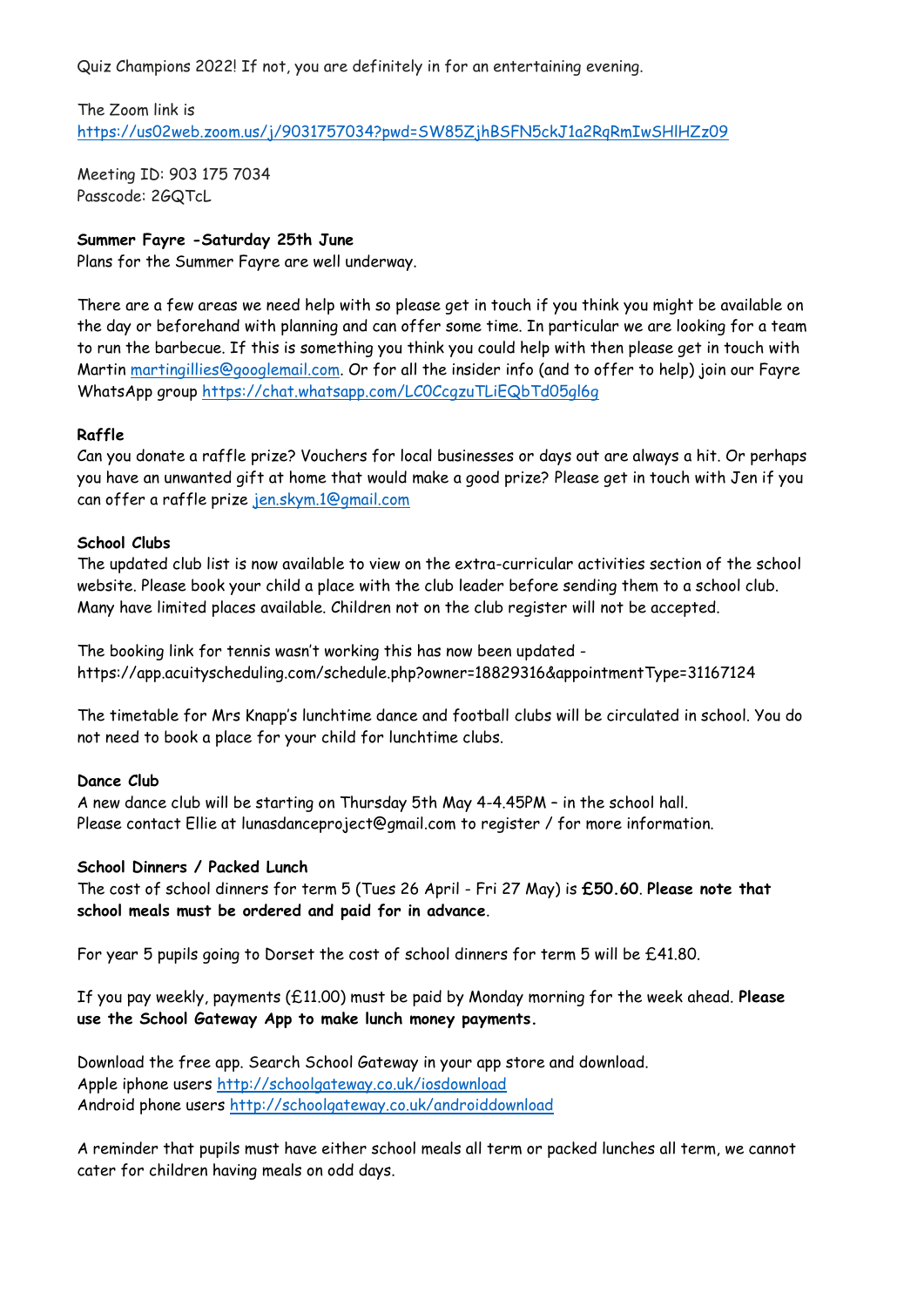**IMPORTANT** - If your child would like to switch their meal preference, please email Christine in the school office on **[cmeeson@windmill.oxon.sch.uk](mailto:cmeeson@windmill.oxon.sch.uk)** on or before the first day of term. If we are unaware that your child has switched from packed lunch to school dinner, a dinner will not have been ordered for them and if your child switches from school dinner to packed lunch and you have not informed the office, you will be charged for the meal that has been prepared.

We would like to remind you that all children in KS1 (Reception, Year 1, and Year 2) qualify for free school dinners under the Government Universal Infant Free School Meal scheme. If your child is not already having school dinners, you will also need to request them through the office.

Yours faithfully

LyKnep

Lynn Knapp Headteacher **(If any images below are missing please view the Newsletter on the School Website – [www.windmill.oxon.sch.uk\)](http://www.windmill.oxon.sch.uk/)**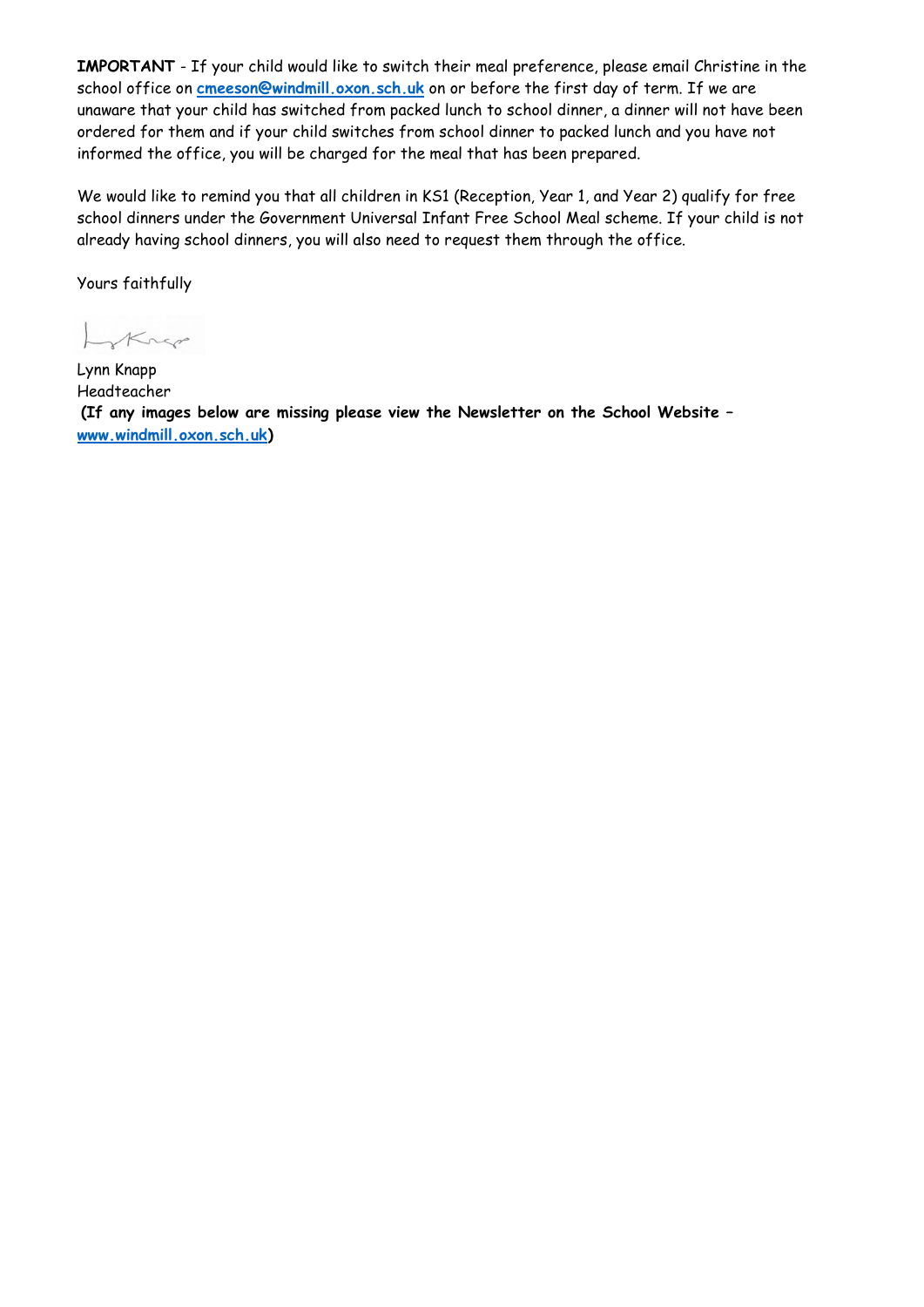|                              | <b>SEPTEMBER 2022</b> |                     |          |                     |          |   |                | OCTOBER 2022      |               |          |    | <b>NOVEMBER 2022</b> |                     |                      |          |          |          |  |
|------------------------------|-----------------------|---------------------|----------|---------------------|----------|---|----------------|-------------------|---------------|----------|----|----------------------|---------------------|----------------------|----------|----------|----------|--|
| <b>Sunday</b>                |                       | 4                   | 11       | 18                  | 25       |   | $\overline{2}$ | 9                 | 16            | 23       | 30 |                      |                     | 6                    | 13       | 20       | 27       |  |
| <b>Monday</b>                |                       | $\sqrt{5}$          | 12       | 19                  | 26       |   | 3              | 10                | 17            | 24       | 31 |                      |                     | $\overline{7}$       | 14       | 21       | 28       |  |
| <b>Tuesday</b>               |                       | 6                   | 13       | 20                  | 27       |   | 4              | 11                | 18            | 25       |    |                      | 1                   | 8                    | 15       | 22       | 29       |  |
| Wednesday                    |                       | 7                   | 14       | 21                  | 28       |   | 5              | 12                | 19            | 26       |    |                      | $\overline{2}$      | 9                    | 16       | 23       | 30       |  |
| <b>Thursday</b>              | 1.                    | 8                   | 15       | 22                  | 29       |   | 6              | 13                | 20            | 27       |    |                      | 3                   | 10                   | 17       | 24       |          |  |
| <b>Friday</b>                | $\overline{2}$        | $\boldsymbol{9}$    | 16       | 23                  | 30       |   | $\overline{7}$ | 14                | 21            | 28       |    |                      | 4                   | 11                   | 18       | 25       |          |  |
| <b>Saturday</b>              | 3                     | 10                  | 17       | 24                  |          | 1 | 8              | 15                | 22            | 29       |    |                      | 5                   | 12                   | 19       | 26       |          |  |
|                              | <b>DECEMBER 2022</b>  |                     |          | <b>JANUARY 2023</b> |          |   |                |                   | FEBRUARY 2023 |          |    |                      |                     |                      |          |          |          |  |
| <b>Sunday</b>                |                       | 4                   | 11       | 18                  | 25       |   | 1              | 8                 | 15            | 22       | 29 |                      |                     | 5                    | 12       | 19       | 26       |  |
| <b>Monday</b>                |                       | 5                   | 12       | 19                  | 26       |   | $\overline{2}$ | 9                 | 16            | 23       | 30 |                      |                     | 6                    | 13       | 20       | 27       |  |
| <b>Tuesday</b>               |                       | 6                   | 13       | 20                  | 27       |   | 3              | 10                | 17            | 24       | 31 |                      |                     | $\overline{7}$       | 14       | 21       | 28       |  |
| Wednesday                    |                       | 7                   | 14       | 21                  | 28       |   | $\overline{4}$ | 11                | 18            | 25       |    |                      | 1                   | 8                    | 15       | 22       |          |  |
| <b>Thursday</b>              | $\mathbf{1}$          | 8                   | 15       | 22                  | 29       |   | 5              | 12                | 19            | 26       |    |                      | $\overline{2}$      | 9                    | 16       | 23       |          |  |
| <b>Friday</b>                | $\overline{2}$        | 9                   | 16       | 23                  | 30       |   | 6              | 13                | 20            | 27       |    |                      | 3                   | 10                   | 17       | 24       |          |  |
| <b>Saturday</b>              | 3                     | 10                  | 17       | 24                  | 31       |   | $\overline{7}$ | 14                | 21            | 28       |    |                      | 4                   | 11                   | 18       | 25       |          |  |
|                              |                       | <b>MARCH 2023</b>   |          |                     |          |   |                | <b>APRIL 2023</b> |               |          |    | <b>MAY 2023</b>      |                     |                      |          |          |          |  |
| <b>Sunday</b>                |                       | 5                   | 12       | 19                  | 26       |   | $\overline{2}$ | 9                 | 16            | 23       | 30 |                      |                     | $\overline{7}$       | 14       | 21       | 28       |  |
| <b>Monday</b>                |                       | 6                   | 13       | 20                  | 27       |   | 3              | 10                | 17            | 24       |    |                      | 1                   | 8                    | 15       | 22       | 29       |  |
| <b>Tuesday</b>               |                       | 7                   | 14       | 21                  | 28       |   | 4              | 11                | 18            | 25       |    |                      | $\overline{2}$      | 9                    | 16       | 23       | 30       |  |
| Wednesday                    | 1                     | 8                   | 15       | 22                  | 29       |   | 5              | 12                | 19            | 26       |    |                      | 3                   | 10                   | 17       | 24       | 31       |  |
| <b>Thursday</b>              | 2                     | 9                   | 16       | 23                  | 30       |   | 6              | 13                | 20            | 27       |    |                      | 4                   | 11                   | 18       | 25       |          |  |
| <b>Friday</b>                | 3                     | 10                  | 17       | 24                  | 31       |   | $\overline{7}$ | 14                | 21            | 28       |    |                      | 5                   | 12                   | 19       | 26       |          |  |
| <b>Saturday</b>              | 4                     | 11                  | 18       | 25                  |          | 1 | 8              | 15                | 22            | 29       |    |                      | 6                   | 13                   | 20       | 27       |          |  |
|                              |                       | <b>JUNE 2023</b>    |          |                     |          |   |                | <b>JULY 2023</b>  |               |          |    | <b>AUGUST 2023</b>   |                     |                      |          |          |          |  |
| <b>Sunday</b>                |                       | $\overline{4}$      | 11       | 18                  | 25       |   | $\overline{2}$ | 9                 | 16            | 23       | 30 |                      |                     | 6                    | 13       | 20       | 27       |  |
| <b>Monday</b>                |                       | 5                   | 12       | 19                  | 26       |   | 3              | 10                | 17            | 24       | 31 |                      |                     | $\overline{7}$       | 14       | 21       | 28       |  |
| <b>Tuesday</b>               |                       | 6                   | 13       | 20                  | 27       |   | 4              | 11                | 18            | 25       |    |                      | $\mathbf{1}$        | $\bf 8$              | 15       | 22       | 29       |  |
| Wednesday<br><b>Thursday</b> | 1                     | $\overline{7}$<br>8 | 14<br>15 | 21<br>22            | 28<br>29 |   | 5<br>6         | 12<br>13          | 19<br>20      | 26<br>27 |    |                      | $\overline{2}$<br>3 | $\overline{9}$<br>10 | 16<br>17 | 23<br>24 | 30<br>31 |  |
|                              |                       |                     |          |                     |          |   |                |                   |               |          |    |                      |                     |                      |          |          |          |  |
| <b>Friday</b>                | $\overline{2}$        | 9                   | 16       | 23                  | 30       |   | $\overline{7}$ | 14                | 21            | 28       |    |                      | $\overline{4}$      | 11                   | 18       | 25       |          |  |
| <b>Saturday</b>              | 3                     | 10                  | 17       | 24                  |          | 1 | 8              | 15                | 22            | 29       |    |                      | 5                   | 12                   | 19       | 26       |          |  |

### **Confirmed Oxfordshire school term and holiday dates for 2022-2023**

■ Bank Holiday **Teacher available for work days New Year Bank Holiday 2 January Good Friday 7 April May Day 1 May Easter Monday 10 April Spring Bank Holiday 29 May Late Summer Bank Holiday 28 August**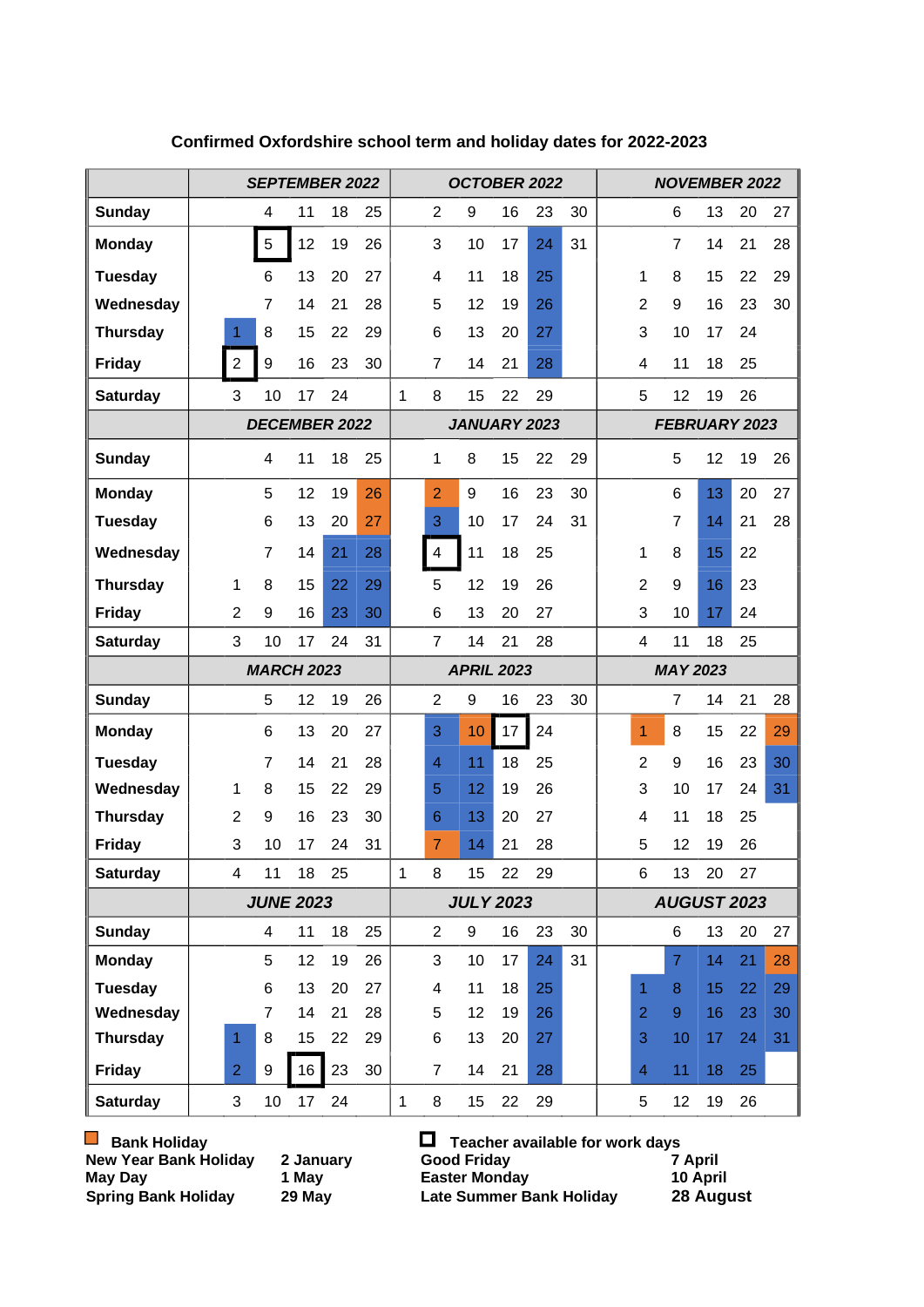|                                 | <b>SEPTEMBER</b> |                     |                |          |          |    | <b>OCTOBER</b> | <b>NOVEMBER</b>     |                |          |          |          |                 |                |                  |          |          |          |  |
|---------------------------------|------------------|---------------------|----------------|----------|----------|----|----------------|---------------------|----------------|----------|----------|----------|-----------------|----------------|------------------|----------|----------|----------|--|
| <b>Sunday</b>                   |                  |                     | 3              | 10       | 17       | 24 |                | 1                   | 8              | 15       | 22       | 29       |                 |                | 5                | 12       | 19       | 26       |  |
| <b>Monday</b>                   |                  |                     | $\overline{4}$ | 11       | 18       | 25 |                | $\overline{2}$      | 9              | 16       | 23       | 30       |                 |                | 6                | 13       | 20       | 27       |  |
| <b>Tuesday</b>                  |                  |                     | 5              | 12       | 19       | 26 |                | 3                   | 10             | 17       | 24       | 31       |                 |                | $\overline{7}$   | 14       | 21       | 28       |  |
| Wednesday                       |                  |                     | 6              | 13       | 20       | 27 |                | 4                   | 11             | 18       | 25       |          |                 | 1              | 8                | 15       | 22       | 29       |  |
| <b>Thursday</b>                 |                  |                     | $\overline{7}$ | 14       | 21       | 28 |                | 5                   | 12             | 19       | 26       |          |                 | $\overline{2}$ | 9                | 16       | 23       | 30       |  |
| Friday                          |                  |                     | 8              | 15       | 22       | 29 |                | $\,6$               | 13             | 20       | 27       |          |                 | 3              | 10               | 17       | 24       |          |  |
| <b>Saturday</b>                 |                  | $\overline{2}$      | 9              | 16       | 23       | 30 |                | $\overline{7}$      | 14             | 21       | 28       |          |                 | 4              | 11               | 18       | 25       |          |  |
|                                 | <b>DECEMBER</b>  |                     |                |          |          |    |                | <b>JANUARY</b>      |                |          |          |          | <b>FEBRUARY</b> |                |                  |          |          |          |  |
| <b>Sunday</b>                   |                  | 3                   | 10             | 17       | 24       | 31 |                |                     | $\overline{7}$ | 14       | 21       | 28       |                 |                | 4                | 11       | 18       | 25       |  |
| <b>Monday</b>                   |                  | 4                   | 11             | 18       | 25       |    |                | $\mathbf{1}$        | 8              | 15       | 22       | 29       |                 |                | 5                | 12       | 19       | 26       |  |
| <b>Tuesday</b>                  |                  | 5                   | 12             | 19       | 26       |    |                | $\overline{2}$      | 9              | 16       | 23       | 30       |                 |                | 6                | 13       | 20       | 27       |  |
| Wednesday                       |                  | 6                   | 13             | 20       | 27       |    |                | 3                   | 10             | 17       | 24       | 31       |                 |                | 7                | 14       | 21       | 28       |  |
| <b>Thursday</b>                 |                  | $\overline{7}$      | 14             | 21       | 28       |    |                | 4                   | 11             | 18       | 25       |          |                 | 1              | 8                | 15       | 22       | 29       |  |
| Friday                          | 1                | 8                   | 15             | 22       | 29       |    |                | 5                   | 12             | 19       | 26       |          |                 | $\overline{2}$ | 9                | 16       | 23       |          |  |
| <b>Saturday</b>                 | $\overline{2}$   | 9                   | 16             | 23       | 30       |    |                | 6                   | 13             | 20       | 27       |          |                 | 3              | 10               | 17       | 24       |          |  |
|                                 |                  |                     | <b>MARCH</b>   |          |          |    |                |                     | <b>MAY</b>     |          |          |          |                 |                |                  |          |          |          |  |
| <b>Sunday</b>                   |                  | 3                   | 10             | 17       | 24       | 31 |                |                     | $\overline{7}$ | 14       | 21       | 28       |                 |                | 5                | 12       | 19       | 26       |  |
| <b>Monday</b>                   |                  | 4                   | 11             | 18       | 25       |    |                | 1                   | 8              | 15       | 22       | 29       |                 |                | 6                | 13       | 20       | 27       |  |
| <b>Tuesday</b>                  |                  | 5                   | 12             | 19       | 26       |    |                | $\overline{2}$      | 9              | 16       | 23       | 30       |                 |                | $\overline{7}$   | 14       | 21       | 28       |  |
| Wednesday                       |                  | 6                   | 13             | 20       | 27       |    |                | 3                   | 10             | 17       | 24       |          |                 | 1              | 8                | 15       | 22       | 29       |  |
| <b>Thursday</b>                 |                  | $\overline{7}$      | 14             | 21       | 28       |    |                | 4                   | 11             | 18       | 25       |          |                 | 2              | 9                | 16       | 23       | 30       |  |
| Friday                          | 1                | 8                   | 15             | 22       | 29       |    |                | 5                   | 12             | 19       | 26       |          |                 | 3              | 10               | 17       | 24       | 31       |  |
| <b>Saturday</b>                 | $\overline{2}$   | 9                   | 16             | 23       | 30       |    |                | 6                   | 13             | 20       | 27       |          |                 | 4              | 11               | 18       | 25       |          |  |
|                                 |                  |                     | <b>JUNE</b>    |          |          |    | <b>JULY</b>    |                     |                |          |          |          | <b>AUGUST</b>   |                |                  |          |          |          |  |
| <b>Sunday</b>                   |                  | $\overline{2}$      | 9              | 16       | 23       | 30 |                |                     | $\overline{7}$ | 14       | 21       | 28       |                 |                | 4                | 11       | 18       | 25       |  |
| <b>Monday</b><br><b>Tuesday</b> |                  | 3<br>$\overline{4}$ | 10<br>11       | 17<br>18 | 24<br>25 |    |                | 1<br>$\overline{2}$ | 8<br>9         | 15<br>16 | 22<br>23 | 29<br>30 |                 |                | 5<br>6           | 12<br>13 | 19       | 26<br>27 |  |
| Wednesday                       |                  | 5                   | 12             | 19       | 26       |    |                | 3                   | 10             | 17       | 24       | 31       |                 |                | $\overline{7}$   | 14       | 20<br>21 | 28       |  |
| <b>Thursday</b>                 |                  | 6                   | 13             | 20       | 27       |    |                | 4                   | 11             | 18       | 25       |          |                 | $\overline{1}$ | $\boldsymbol{8}$ | 15       | 22       | 29       |  |
| <b>Friday</b>                   |                  | $\overline{7}$      | 14             | 21       | 28       |    |                | 5                   | 12             | 19       | 26       |          |                 | $\overline{2}$ | $\boldsymbol{9}$ | 16       | 23       | 30       |  |
| <b>Saturday</b>                 | $\mathbf 1$      | 8                   | 15             | 22       | 29       |    |                | 6                   | 13             | 20       | 27       |          |                 | 3              | 10               | 17       | 24       | 31       |  |

## **Confirmed Oxfordshire school term and holiday dates for 2023-2024**

**E** Bank Holiday **Teacher available for work days**